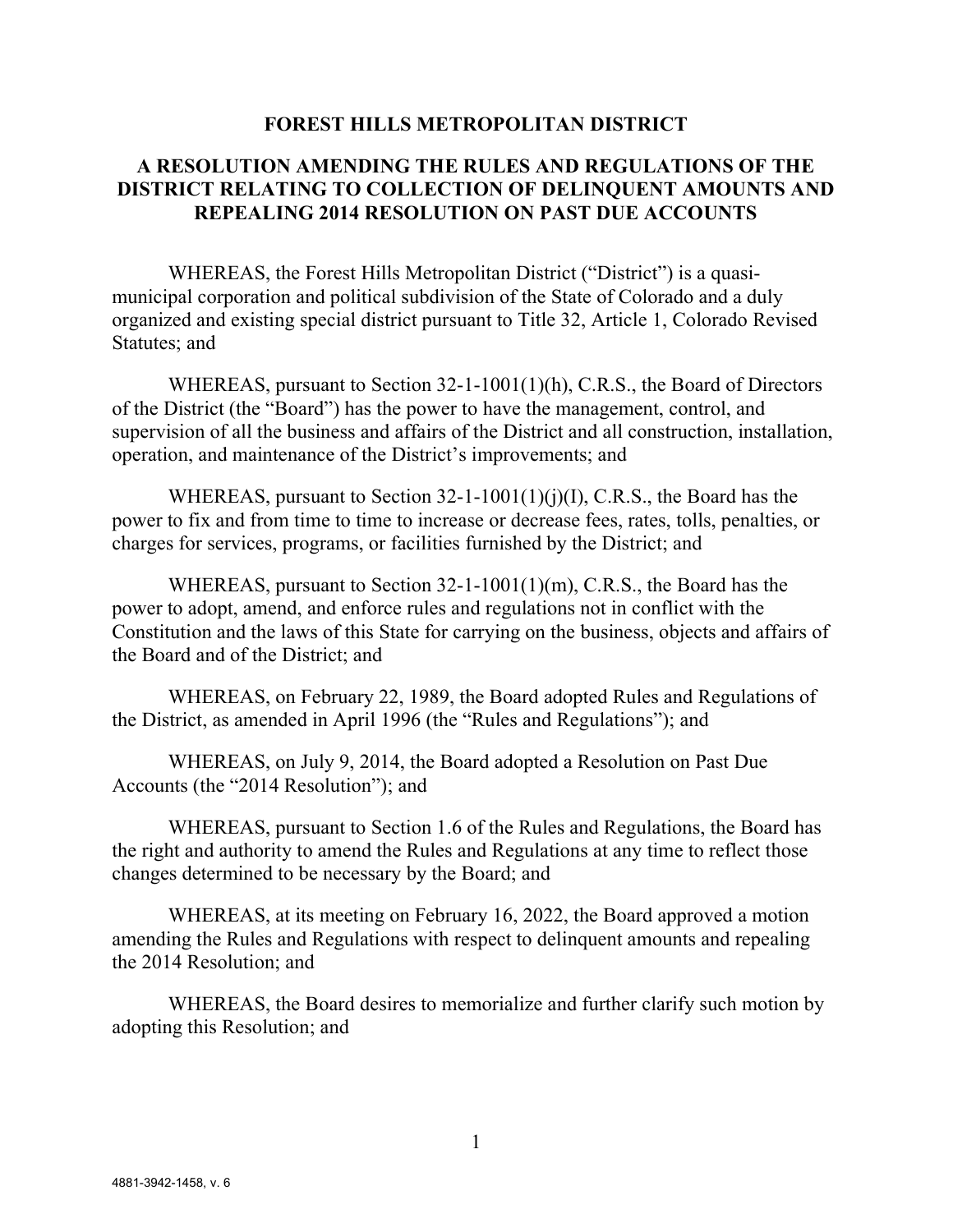WHEREAS, the Board hereby finds and determines that amending the Rules and Regulations as set forth herein and repealing the 2014 Resolution is necessary to the function and operation of the District and is beneficial to the District and its customers.

NOW, THEREFORE, BE IT RESOLVED by the Board of Directors of the Forest Hills Metropolitan District as follows:

1. Incorporation of Recitals. The above-stated recitals are incorporated into this Resolution.

2. Amendments to Rules and Regulations.

(a) Section 3.4 of the Rules and Regulations, captioned Inspection Powers and Authority of District Agents, is hereby deleted in its entirety and the new Section 3.4 as set forth below is substituted in its place:

> 3.4 Inspection Powers and Authority of District Agents. Duly authorized contractors or agents of the District, bearing proper credentials and identification, shall be permitted to enter upon all properties for the purpose of inspection, observation, measurement, sampling, and testing, in accordance with the provisions of these Rules and Regulations. Failure to permit such inspections, observations, measurements, samplings, and/or testing upon the request, in writing, of the District Manager or Board President may result in the District taking legal action to enter the premises or the immediate disconnection of service to the property of the party failing to permit such activity.

(b) Section 8.11 of the Rules and Regulations, captioned Penalty for Late Payment, is hereby deleted in its entirety and the new Section 8.11, captioned Delinquent Fees and Charges, as set forth below is substituted in its place:

8.11 Delinquent Fees and Charges.

All fees and charges for water and sewer service are due on the date indicated on the invoice therefor. Any account over thirty (30) days past due will automatically be assessed a \$250.00 late fee for each month of unpaid service (the "Late" Fee") to cover the District's administrative and legal costs associated with the delinquent account. The District reserves the right to further assess to any Customer who is delinquent in payment of his or her account all legal, court, disconnection and other costs necessary or incidental to the